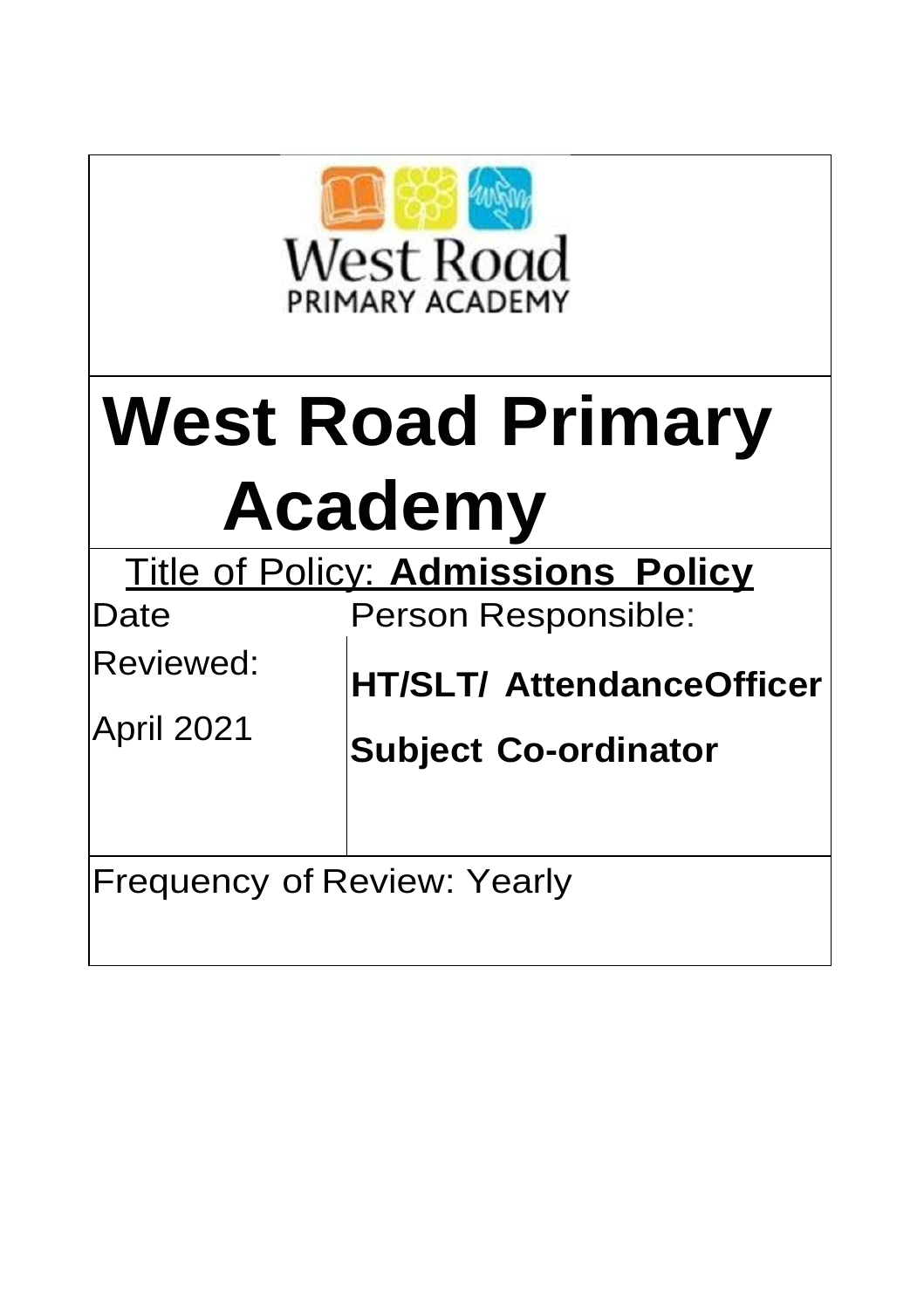# **Admissions Policy**

# **West Road Primary Academy**

Adopted on, 23" April 2021

| Approved by:                              | Governors    |
|-------------------------------------------|--------------|
| Last reviewed on:                         | [23/04/2021] |
| <b>Next review due by:</b> $[23/04/2022]$ |              |

# **Contents**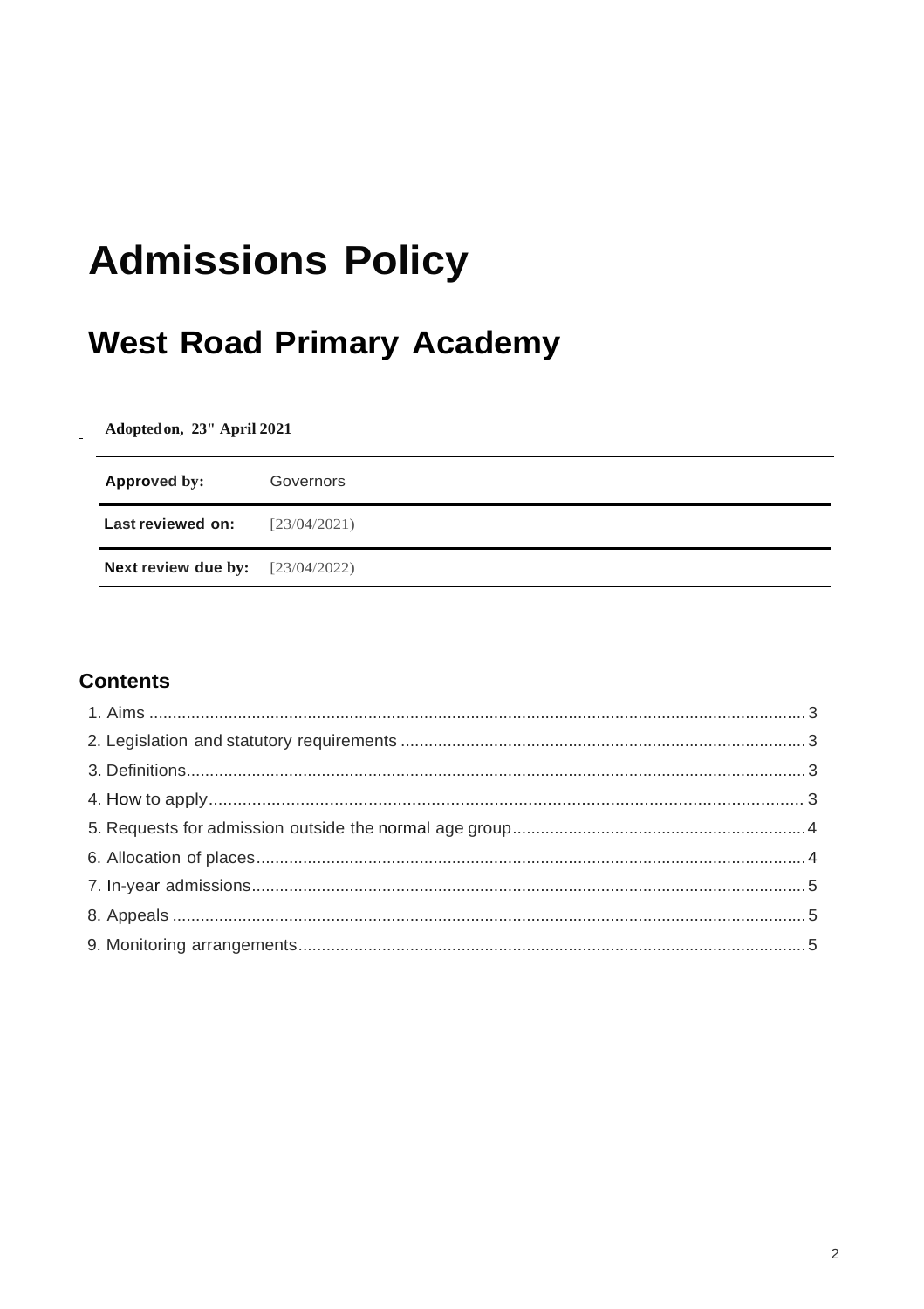# <span id="page-2-0"></span>**1.Aims**

This policy aims to:

- □ Explain **how to apply** for <sup>a</sup> place at the school
- Set out the school's **arrangements for allocating places to the pupils** who apply
- □ Explain **how to appeal** against <sup>a</sup> decision not to offer your child <sup>a</sup> place

# <span id="page-2-1"></span>**2. Legislation and statutory requirements**

This policy is based on the following advice from the Department for Education (DfE):

- □ School Admissions Code
- □ School Admission Appeals Code

The school is required to comply with these codes, and with the law relating to admissions as set out in the School Standards and framework Act 1998.

If the school becomes an academy, the school is required by its funding agreement to comply with these codes, and with the law relating to admissions as set out in the School Standards and Framework Act

We also comply fully with Doncaster Metropolitan Borough Council's admission policies and procedures, available at [School admissions -](https://www.doncaster.gov.uk/services/schools/school-admissions) Doncaster Council

This policy complies with our funding agreement and articles of association.

## <span id="page-2-2"></span>**3. Definitions**

-

The **normal admissions round** is the period during which parents can apply for state-funded school places at the school's normal point of entry, using the common application form provided by their home local authority.

**Looked after children** are children who, at the time of making an application to a school, are:

- D In the care of a local authority, or
- D Being provided with accommodation by a local authority in exercise of its social services functions

**Previously looked after children** are children who were looked after, but ceased to be so because they:

- $\square$  Were adopted under the Adoption Act 1976 or the Adoption and Children Act 2002, or
- □ Became subject to a child arrangements order, or
- $\Box$  Became subject to a special guardianship order

A child reaches **compulsory school age** on the prescribed day following his or her fifth birthday (or on his or her fifth birthday if it falls on a prescribed day). The prescribed days are 31 December, 31 March and 31 August.

## <span id="page-2-3"></span>**4. How to apply**

For applications in the normal admissions round you should use the application form provided by your local authority (regardless of which local authority the schools are in).

This can be found at **[School admissions -](https://www.doncaster.gov.uk/services/schools/school-admissions) Doncaster Council** 

You can use this form to express your preference for a minimum of 3 state-funded schools, in rank order.

You will receive an offer for a school place directly from your local authority.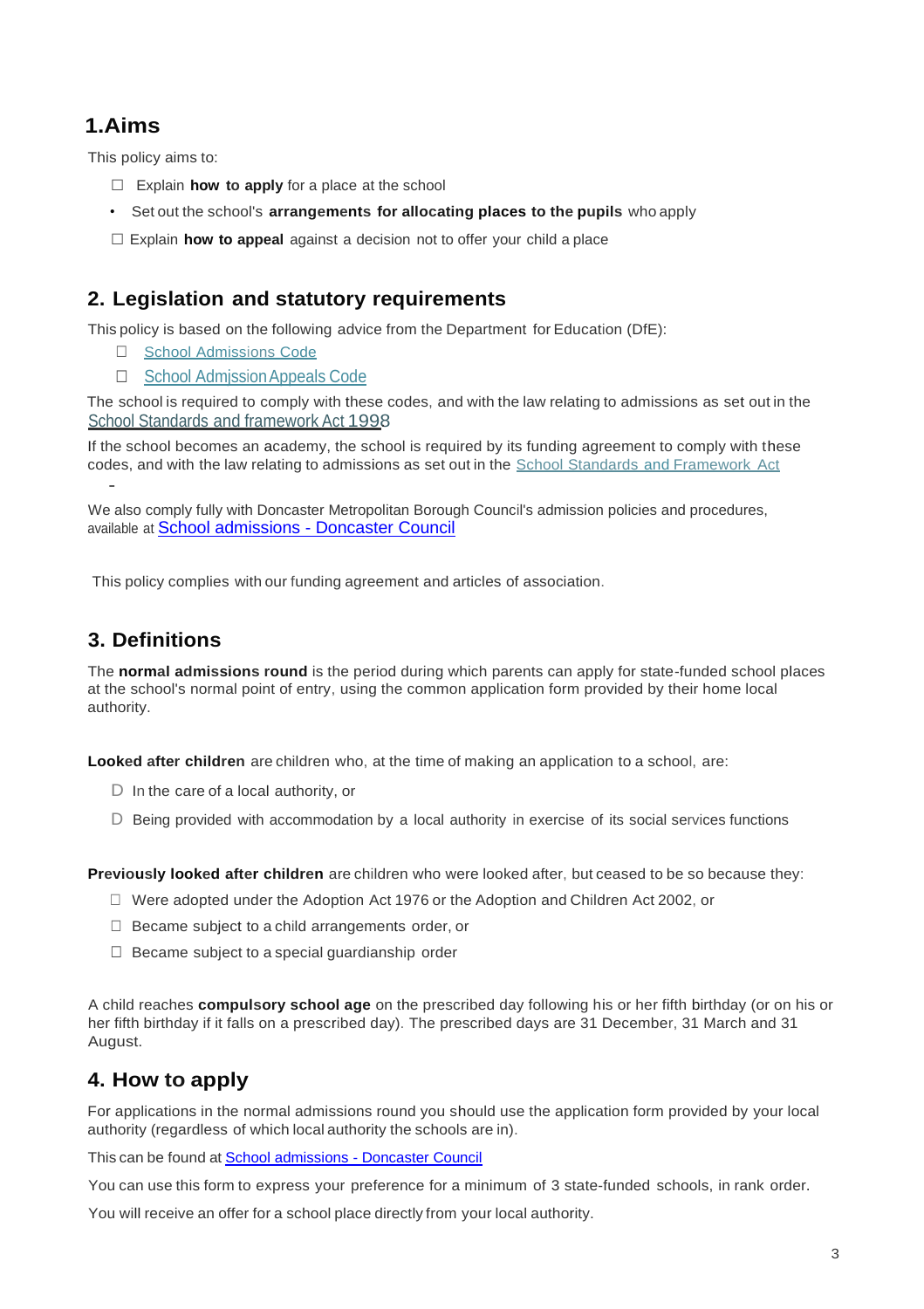Please note, pupils already attending our nursery will not transfer automatically into the main school. A separate application must be made for a place in reception.

# <span id="page-3-0"></span>**5. Requests for admission outside the normal age group**

Parents are entitled to request a place for their child outside of their normal age group.

Decisions on requests for admission outside the normal age group will be made on the basis of the circumstances of each case and in the best interests of the child concerned. In accordance with the School Admissions Code, this will include taking account of:

- Parents' views
- Information about the child's academic, social and emotional development
- $\Box$  Where relevant, their medical history and the views of a medical professional
- D Whether they have previously been educated out of their normal age group
- D Whether they may naturally have fallen into a lower age group if it were not for being bornprematurely
- The headteacher's views

Wherever possible, requests for admission outside a child's normal age group will be processed as part of the main admissions round. They will be considered on the basis of the admission arrangements laid out in this policy, including the oversubscription criteria listed in section 6. Applications will not be treated as a lower priority if parents have made a request for a child to be admitted outside the normal age group.

Parents will always be informed of the reasons for any decision on the year group a child should be admitted to. Parents do not have a right to appeal if they are offered a place at the school but it is not in their preferred age group.

## <span id="page-3-1"></span>**6. Allocation of places**

#### **6.1 Admission number**

The school has an agreed admission number of 50 pupils for entry in year, e.g. reception/year 6

#### **6.2 Selection and banding (optional)**

*NIA*

#### **6.3 Oversubscription criteria**

All children whose statement of special educational needs SEN or education, health and care EHC plan names the school will be admitted before any other places are allocated.

If the school is not oversubscribed, all applicants will be offered a place. In the event that the school receives more applications than the number of places it has available, places will be given to those children who meet any of the criteria set out below, in order until all places are filled.

- /. Highest priority will be given to looked after children and all previously looked after children who apply for a place at the school
- *2.* The school requires EHCP as supporting evidence if you are making an application on the basis of social or medical need.
- *3.* Priority will next be given to children of staff at the school, in either of the following circumstances:

a) The member of staff has been employed at the school for two or more years at the time atwhich the application for admission to the school is made, or b) The member of staff is recruited to fill a vacant post for which there is a demonstrable skill shortage

*4.* Priority will next be given to children with siblings at the school. Siblings include step siblings, foster siblings, adopted siblings and other children living permanently at the same address. Priority will not be given to children with siblings who are former pupils of the school.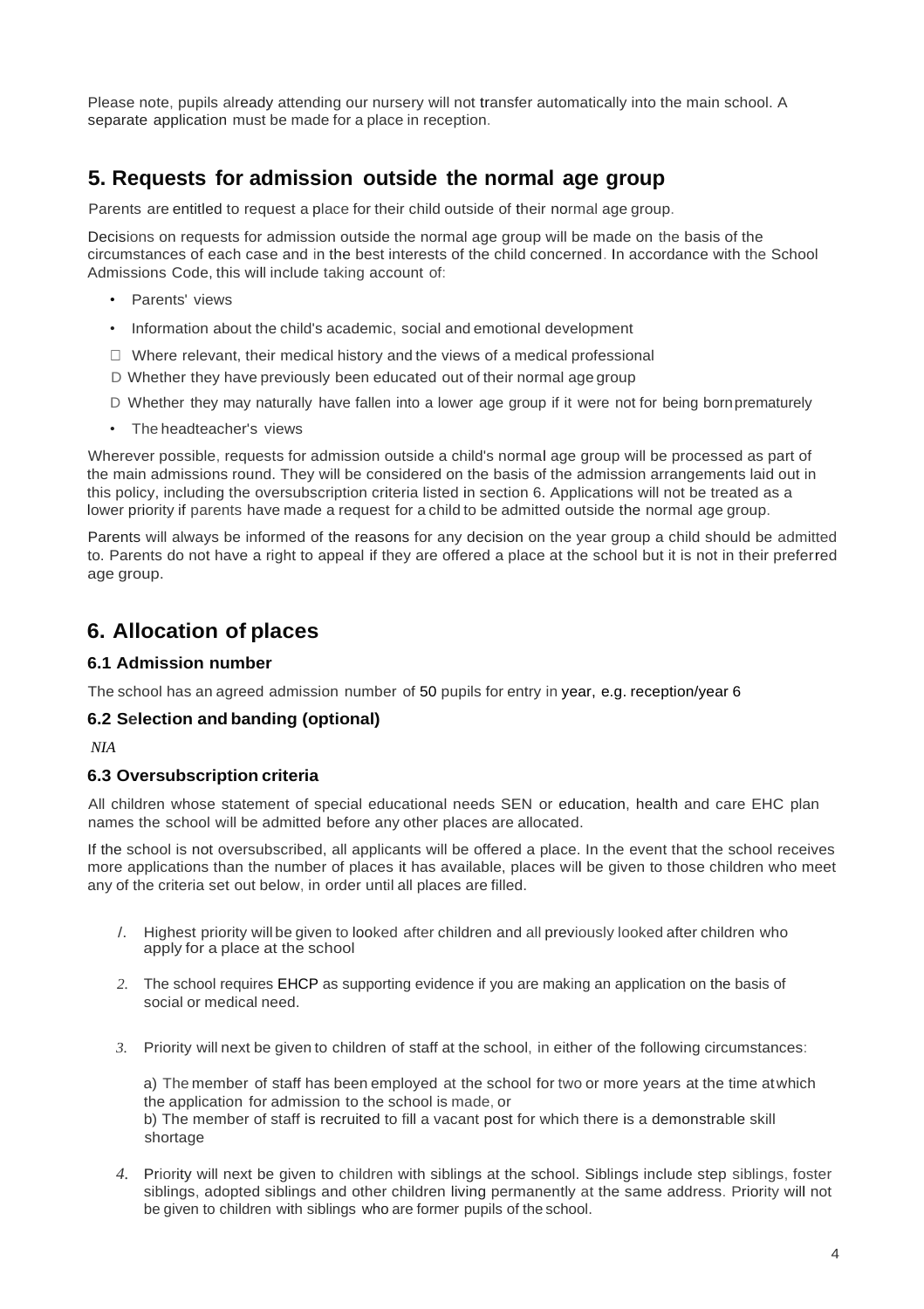In the case of 2 or more applications that cannot be separated by the oversubscription criteria outlined above, the school will use random allocation as a tie breaker to decide between applicants. This process will be independently verified.

*Or,*

In the case of 2 or more applications that cannot be separated by the oversubscription criteria outlined above, the school will use the distance between the school and a child's home as a tie breaker to decide between applicants. Priority will be given to children who live closest to the school. Distance will be measured in a straight line from the child's home address to the school's front gates on West Road. A child's home address will be considered to be where he/she is resident for the majority of nights in a normal school week.

Where the distance between 2 children's homes and the school is the same, random allocation will be used to decide between them. This process will be independently verified.

#### **6.4 Children below compulsory school age (optional).**

Where children below compulsory school age are offered a place at the school, they will be entitled to attend the school full-time in the September following their fourth birthday.

Parents may defer their child's entry to the school until later in the school year but not beyond the point at which the child reaches compulsory school age, and not beyond the beginning of the final term of the school year the offer was made for.

Where the parents wish, children may attend part-time until later in the school year but not beyond the point at which they reach compulsory school age.

#### **6.5 Nursery admissions**

Parents can apply for a free place for their 2-year-old child if they are in receipt of one or more benefits. - See 2-year-old Rising 3's- policy.

A child is usually allocated a nursery place (if places are available), to be admitted the term after their third birthday (fifteen hours funded) and are admitted according to DMBC stipulated criteria and date of birth order. Applications are made online at [Nursery admissions -](https://www.doncaster.gov.uk/services/schools/nursery-admissions) Doncaster Council

#### **A child born between:**

- 1 September and 31 December is eligible from the start of the Spring Term in January
- 1 January and 31 March is eligible from the start of the Summer Term in April
- 1 April and 31 August is eligible from the start of the Autumn Term in September

If **places are available,** however, and **parents/carers have completed the DMBC online application process,** a child may be admitted on their third birthday to allow for ease of transition and improve schoolreadiness. This is up to 15 hours (non-funded), to **take up the 15 hour funded place the term after their third birthday. Final decisions around non-funded three-year-old admissions are made by the headteacher and depend upon place availability/capacity.**

**A home visit:** The purpose of this visit is to introduce the child to their key worker and for us to begin to get to know the parent and child. This process is set in place to facilitate a smooth transition for the child and to ensure that we will be prepared to meet his/her needs. There will be forms to complete and we will need to see the child's birth certificate.

**We also offer working parents (depending on eligibility) the option of a 30 hour funded nursery place.** Please visit [30 Hours Childcare / Tax-Free Childcare -](https://www.doncaster.gov.uk/services/schools/30-hour-free-entitlement-2) Information for Professionals - Doncaster [Council](https://www.doncaster.gov.uk/services/schools/30-hour-free-entitlement-2) for more information. Places are allocated according to place availability/capacity and **final decisions about allocation of 30 hour funded places are made by the headteacher.**

**Attending West Road Primary Nursery does not guarantee a place in West Road Primary reception classes. Parents must apply to DMBC for a reception place (see above) and places are granted in line with DMBC admissions policies.**